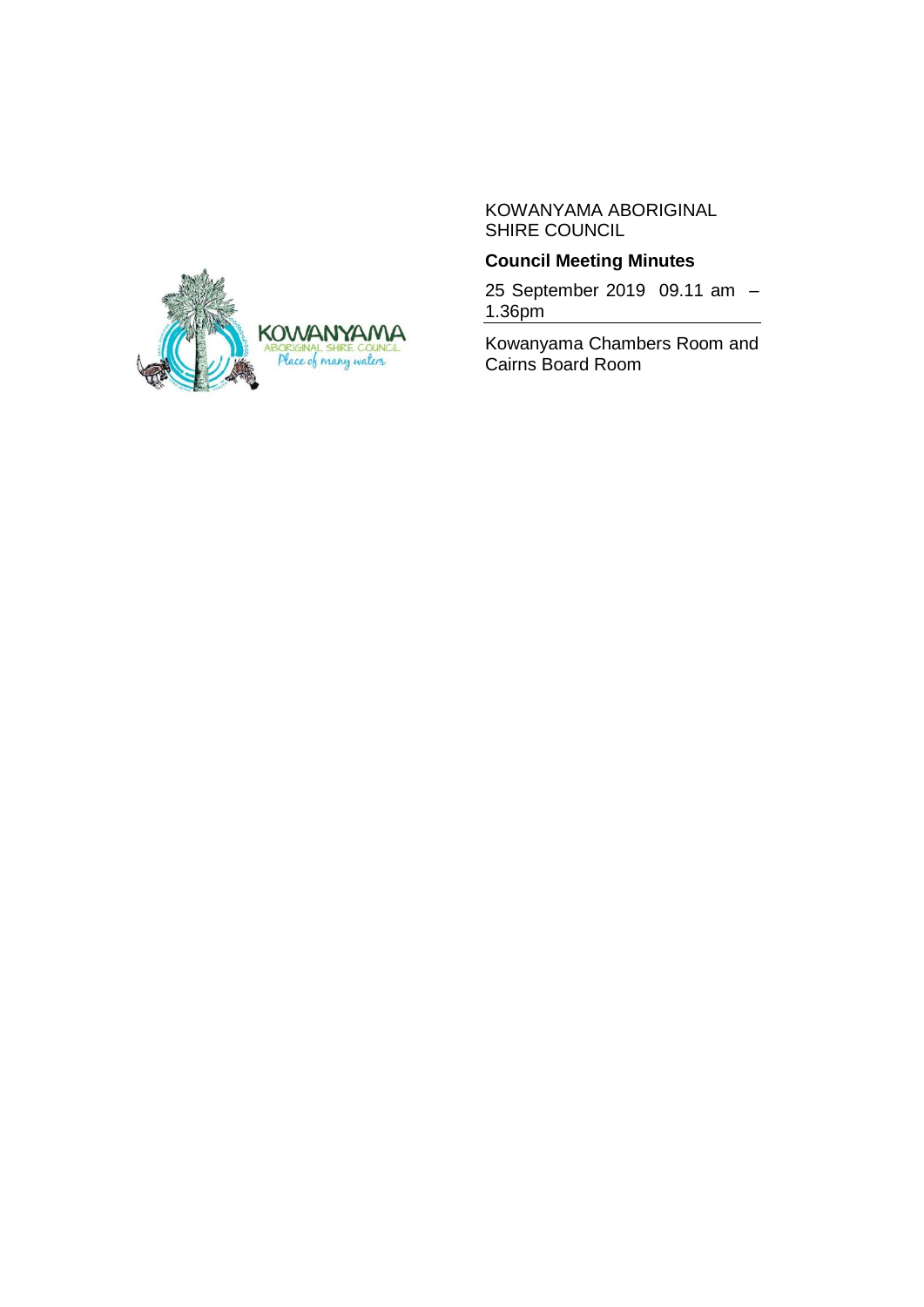# **Present:**

**Councillors** Mayor Michael Yam (Chair) Cr Aaron Teddy Cr John Fry Cr Wendy Wust, Councillor (arrived 09.30am)

# **Executive**

Gary Uhlmann, Chief Executive Officer

Katherine Wiggins, Executive Manager Governance and Operations (EMGO)

Andrew Hay, Executive Manager Finance (EMF)

Chris Delaney, Executive Manager Human Resources (EMHR)

Jacqui Creswell, A/Executive Manager Infrastructure Works Projects, A/Executive Manager Community Services (A/EMIWP, A/EMCS)

# **Apologies**

Cr Territa Dick, Councillor

# **Other**

# **1) Welcome & Apologies**

The Mayor welcomed Councillors to the meeting.

| <b>RESOLUTION - That Council accept the apology from</b> | <b>Moved Cr Fry</b>                            |
|----------------------------------------------------------|------------------------------------------------|
| Cr Dick for absence at this meeting.                     | <b>Seconded Cr Teddy</b>                       |
|                                                          | <b>All in Favour:</b><br><b>MOTION CARRIED</b> |

# **Bruce Callaghan – Aged Care Audit Presentation**

## **Kowanyama Plan and Risk Management Plan.**

Mr Callaghan provided a presentation on the Council's Aged Care Plan and Risk Management Plan. Mr Callaghan stated that standards are now being met. Mr Callaghan further stated that council is currently responsible for Aged Care in community and therefore need to ensure we maintain our compliance with the Australian Standards:

- Consumer dignity and choice
- Ongoing assessment and planning with consumers
- Personal care and clinical care
- Services and supports for daily living
- Organisation's service environment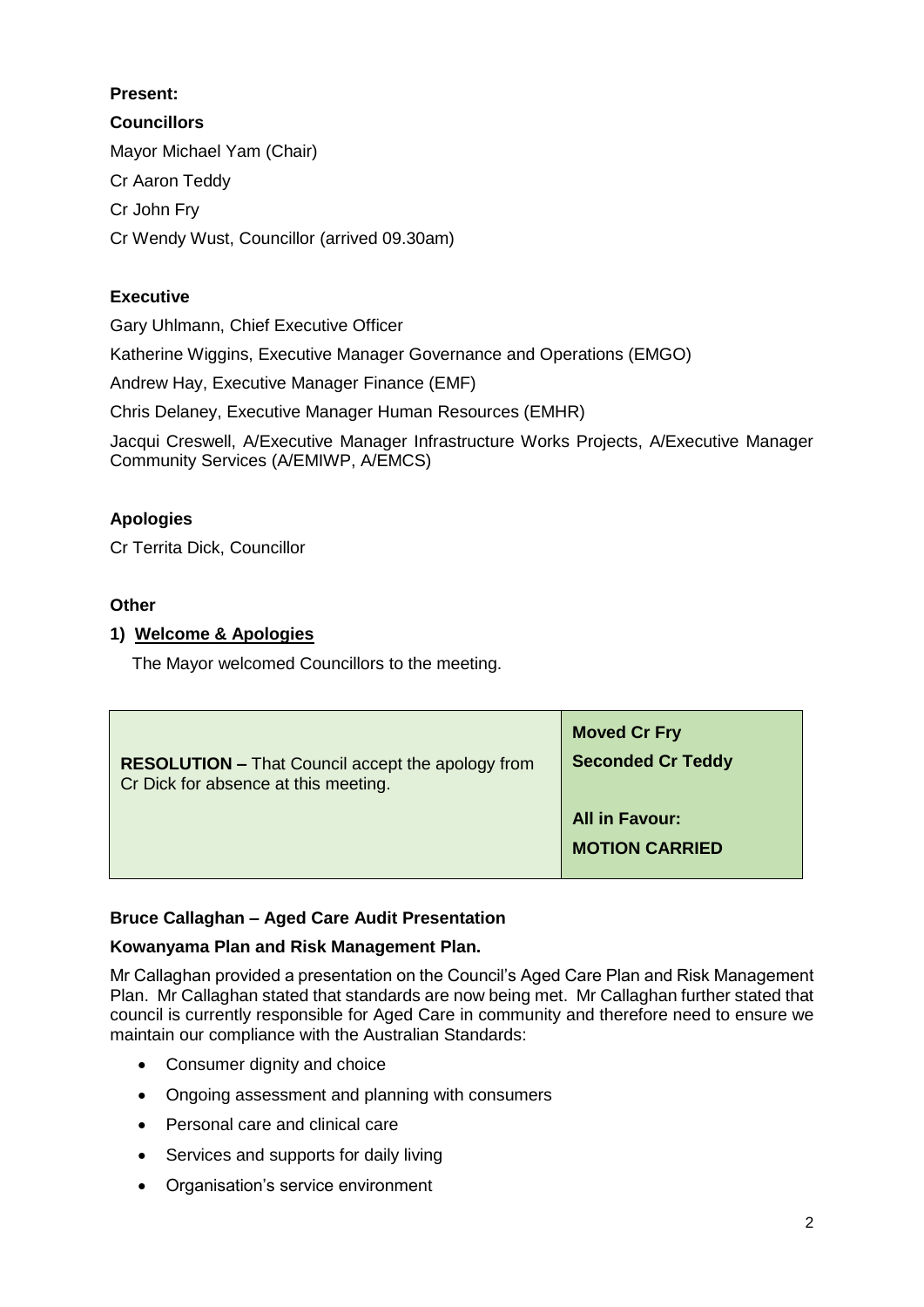- Feedback and complaints
- Human resources
- Organisational Governance.

*Cr Fry left the room at 09.17am returned 09.21am*

Cr Wust raised that it would be beneficial for Aged Care Facility, with capacity for Palliative and Dementia patients, to be established in Kowanyama in the next three years.

#### **Action Item**

EMGO with EMCS to coordinate ongoing review of Aged Care Risk Management Plan, and present at Council meetings each quarter

## **Action Item**

CEO, through Grants and Business Development Manager, to add Complex Needs Aged Care facility to Project Prioritisation List

#### **Action Item**

CEO – To review opportunities for governance training for young people and future leaders in Kowanyama to support capacity building

#### **2) Updates to Councillor Register of Interest or Related Parties**

NIL

#### **3) Minutes from Previous Council Meetings**

| <b>RESOLUTION – Minutes</b>                               | <b>Moved Cr Wust</b>   |
|-----------------------------------------------------------|------------------------|
| Minutes from Council Meeting 21 <sup>st</sup> August 2019 | <b>Seconded Cr Yam</b> |
| <b>Minutes</b>                                            |                        |
| That the above minutes be adopted as true and             | <b>MOTION CARRIED:</b> |
| accurate.                                                 | All in favour          |

*Cr Teddy left the room at 09.49am returned at 09.52am*

#### **Action Item**

EMCS to liaise with the Mayor regarding signage at the Football grounds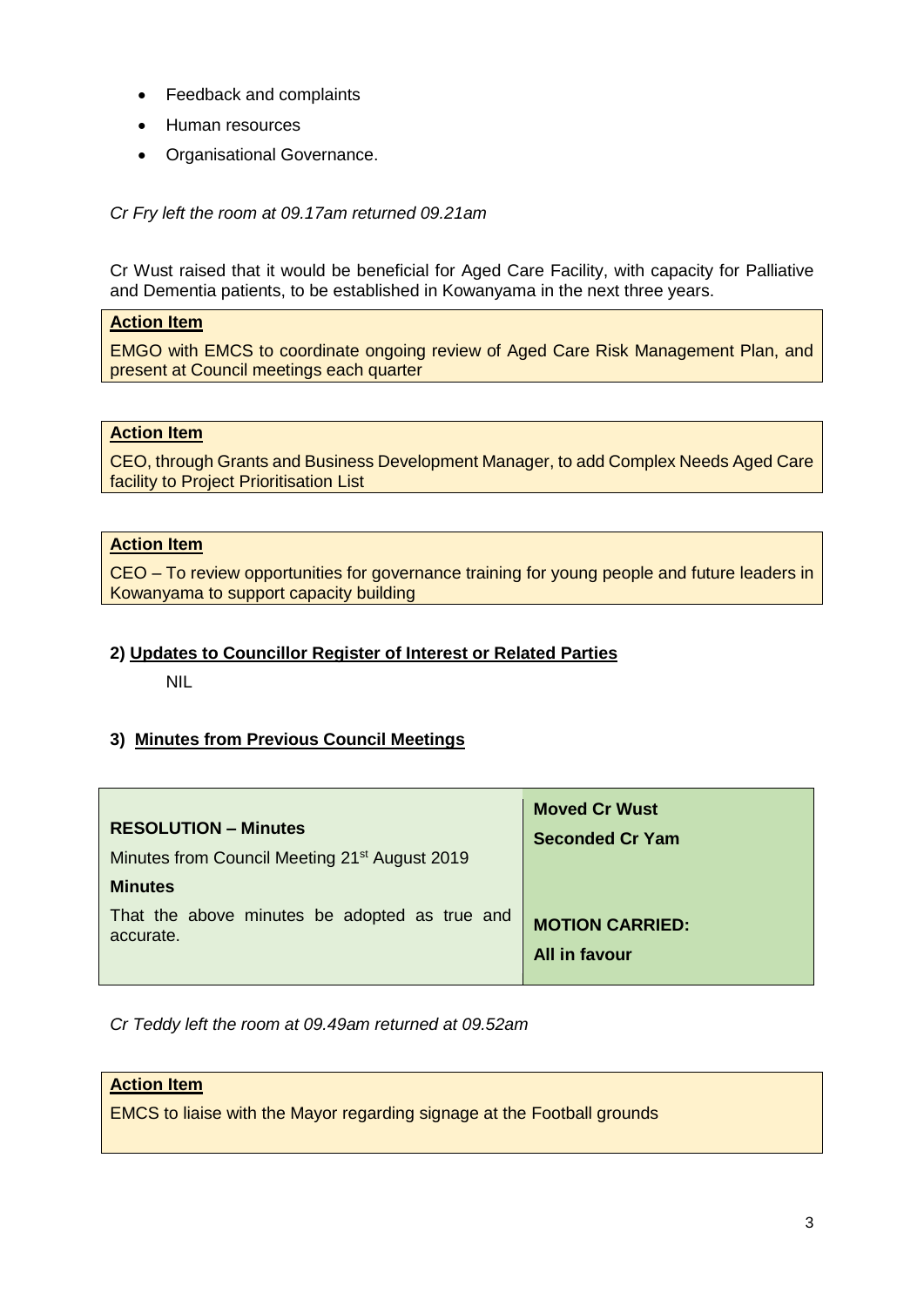## **4) Action Items from Council Meeting**

a) Ms Wiggins presented the actions from the August Council meeting.

b) Ms Wiggins presented the "All Current Action Items".

Councillors went through action items from previous meetings. No questions or comments were made on the outstanding items on the Register. Executive Team will continue working on the outstanding items to make sure that they are actioned in a timely manner.

## **5) Departmental Updates**

## **a) CEO Update**

Mr Uhlmann provide a verbal update.

Mr Uhlmann has been on two weeks leave, in addition he attended the LGAQ "CEO Induction" in Brisbane which he states was very beneficial. Mr Uhlmann thanked Mr Hay for acting in his role during his absence.

Other achievements include:

- Signed a Memorandum of Understanding (MOU) with Carpentaria Shire for the National Parks Roads for 2 years
- Airport is progressing well
- The Director General should have signed off the roads application by next week.

## **Action Item**

EMGO to send previous Annual Report, and dot points for 2018 and 2019 Annual Report Mayoral Foreword, to Mayor and CEO

## **Action Item**

EMGO with CEO to pursue lease and arrears for the Church (Diocesan Synod of North Queensland), with update for next steps to be provided at the October Council Meeting

*Cr Wust left the room at 10.52am returned at 10.57*

## **b) Governance and Operations**

Ms Wiggins provided a monthly update for Governance and Operations.

## **Local Election March 2020**

The Electoral Commission of Queensland (ECQ) is planning for the upcoming Local Government elections to be conducted in March 2020. ECQ is seeking feedback from councils regarding contact details and other operational matters. The ECQ are seeking premises for the Returning Officer for the election to work in, and is also needs to confirm where council wishes the voting to take place.

Current options are:

- MPC Building
- School
- Justice Centre

Council advised that the School would be the most suitable venue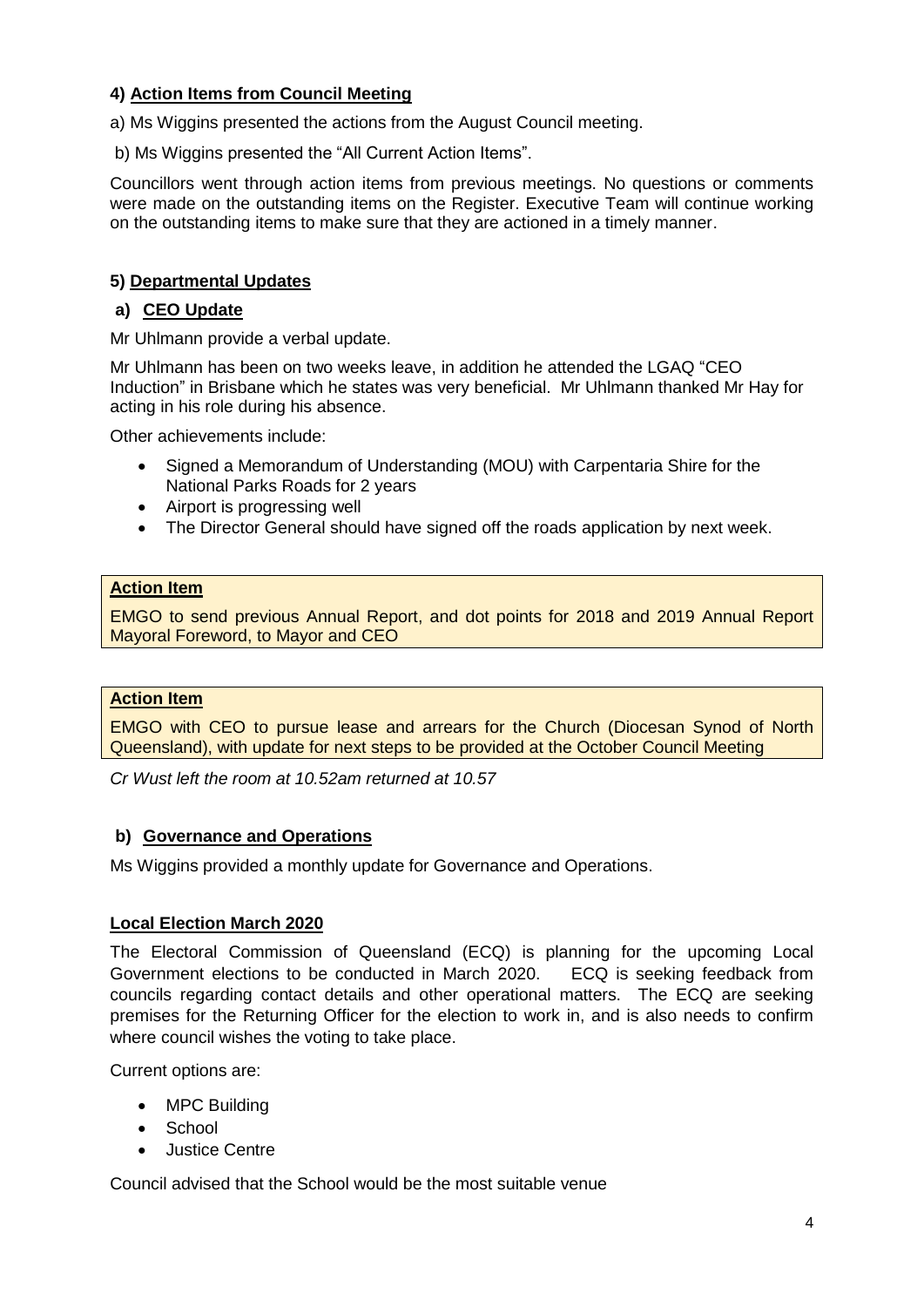#### **Action Item**

EMGO to liaise with ECQ and Department of Education for the 2020 Local Government election to be held at the School

## **c) Finance**

Mr Hay presented his report to Council verbally and provided an overview of the current financial position.

#### **d) Infrastructure Works & Projects**

Ms Cresswell is currently acting in the role of Executive Manager Infrastructure Works and presented the report. Ms Cresswell will be spending her time between both Kowanyama & Cairns offices whilst undertaking the role.

#### **Works - Roads**

Tender documents have been issued for road works with tender closing 20 September. Council have successfully lodged their Disaster Recovery Funding Arrangements (DRFA) submissions for both town streets and rural roads. Planning has commenced for the next year to ensure works are ready to go ahead in dry season.

#### **Works - Building Services**

Building Services team continue to be extremely busy with the BAS upgrade & maintenance programs along with internal and external works. The duties of the infrastructure administration officer have changed resulting in the position being advertised. Interviews have been concluded.

Our 2 local building apprentices continue to work on site at the Airport Terminal with contractors undertaking technical trade components our team cannot currently provide to our apprentices.

**Men's Shed** *–* Whilst the majority of building elements are completed there are some minor issues still to progress.

**Airport Terminal Stage 2** - Works have commenced and are ahead of schedule. There have been some challenges but the team are resolving.

**Indigenous Communities Critical Infrastructure Program** – Essential Services Manager has commenced contacting successful tenderers. Working towards coverage and security of all water bores and sewage pump station switch boards before the upcoming wet season.

**Workshop** – The temporary workshop manager has identified a number of challenges and is working with A/EMIWP to ensure 'best practice' and efficiencies.

**Parks and Garden -** Dave Manning has been undertaking the role of A/Parks and Gardens Coordinator. The team continue to undertake work as requested. The AEMIWP will continue to monitor and work with Rise regarding the trainees.

#### **e) Community Services**

Ms Cresswell is currently acting in the role of A/Executive Manager Community Services whilst Kevin Bell is on leave and presented the monthly update,

Kevin Bell appointed at the Acting Executive Manager Community Services. Kevin has been provided with a handover and is looking forward to the challenges in the role and serving the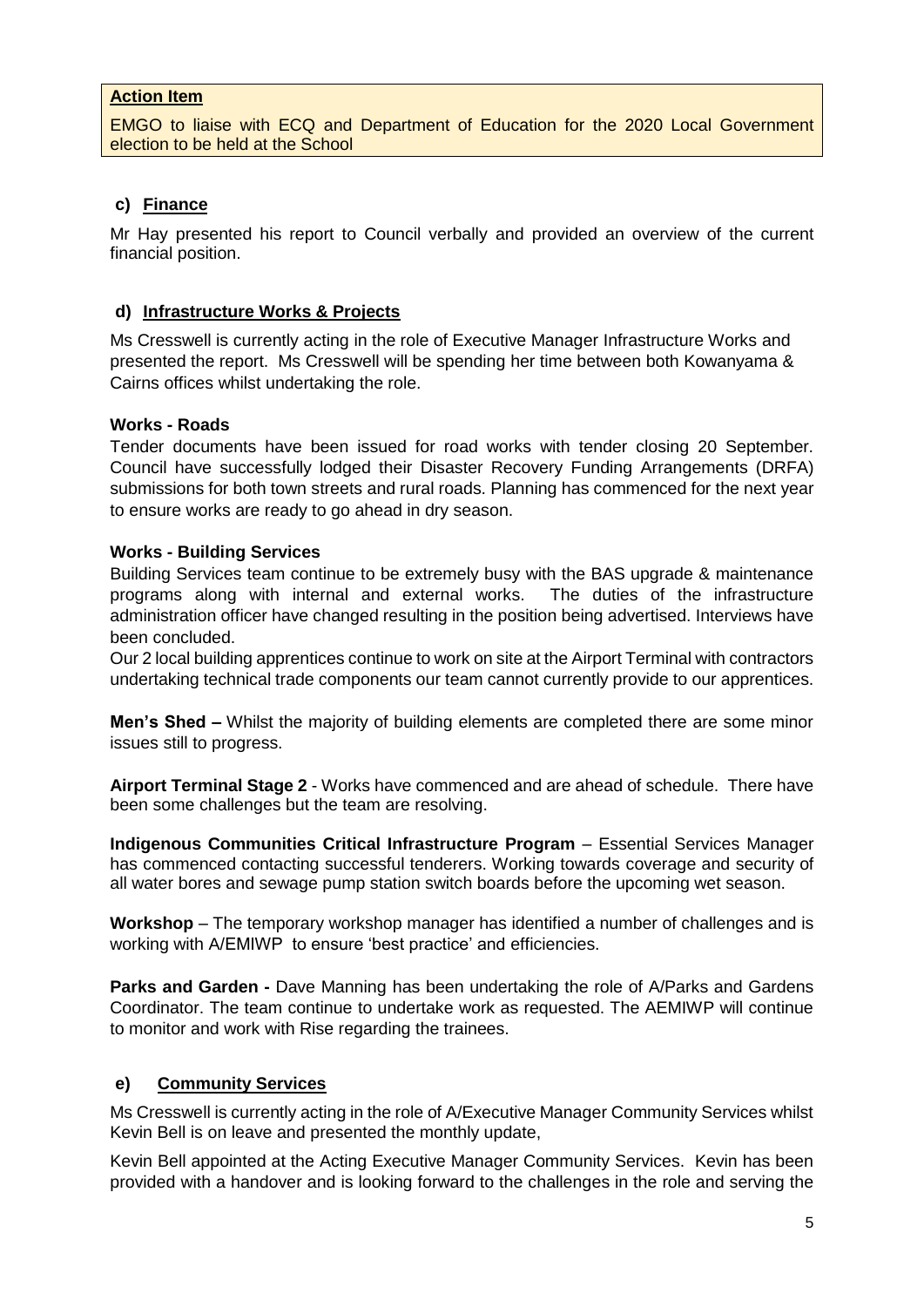community well. In the meanwhile Kevin is on leave and Ms Jacqui Cresswell is currently acting in the role.

## **Aged Care**

Aged Care have seen the return of their much loved Troop Carrier and are planning many on country activities.

## **NDIS**

Participants have been able to engage budgeting supports, shopping and cooking activities improving their independence and capacity. They have also been able to engage art, craft and media activities and receive mentoring supports.

**Centrelink –** August has seen the return of our long term staff member Maxanne. Department of Human Services postponed their outreach visit due to sorry business and have rescheduled to later in September.

#### **Women's Shelter and Play Group**

Council is in the process of sourcing suitable consultancy around this service and has received interest from several firms. This will be followed up in the coming weeks.

Playgroup has finalised its relocation and is getting ready to set up the Toy Library it recently acquired.

#### **Womens Meeting Place**

Council and DATSIP are meeting weekly to progress the Women's Meeting Place.

#### **Family Engagement Officer**

A new Family Engagement Officer will commence in the coming month.

#### **Sport and Recreation and Youth Engagement** –

Sports and recreation have had a busy month with the major focus ensuring Kowanyama Community Sports Precinct is operational and all assets and grounds are in working order to a high standard. The team continues to offer programs in line with our operational plan and engagement with in programs have been strong. **Programs consisted of** 

- **After School Sport** (12 sessions delivered 12 planned) (121 community members engaged), 71 kids aged 4-12, 45 youth aged 13-18 & 16 community members aged 19-40. This consisted of 57 boys and 33 girls.
- **School Holiday Program (**10 sessions planned 8 delivered) 740 community members engaged. 292 kids aged 4-12, 284 youth aged 13-18 & 164 community members aged 19-40 engaged in the holiday programs. 361 males & 379 females engaged
- **Kowanyama Gym Fitness (**20 sessions planned 14 delivered) 85 community members engaged aged between 18-45, 46 males & 39 females.
- **Kowanyama Community Rugby League** (9 sessions planned 6 delivered) 218 men engaged in Training for upcoming semifinals in Normanton, all aged between 18-45 years of age. Unfortunately the team lost to Mornington Island 18-16 in a very hard fought even match.

The Multi Purpose Centre (MPC) is at 85% completion of works and is looking great and the community are really enjoying the new big fans and lighting.

Staff are rostered to reflect required hours of operation. Programs include:

- $\checkmark$  Multisport program Monday-Thursday 3:00pm 6:00pm
- $\checkmark$  Friday Multisport program 1:00 pm- 5:30pm (alternate weeks)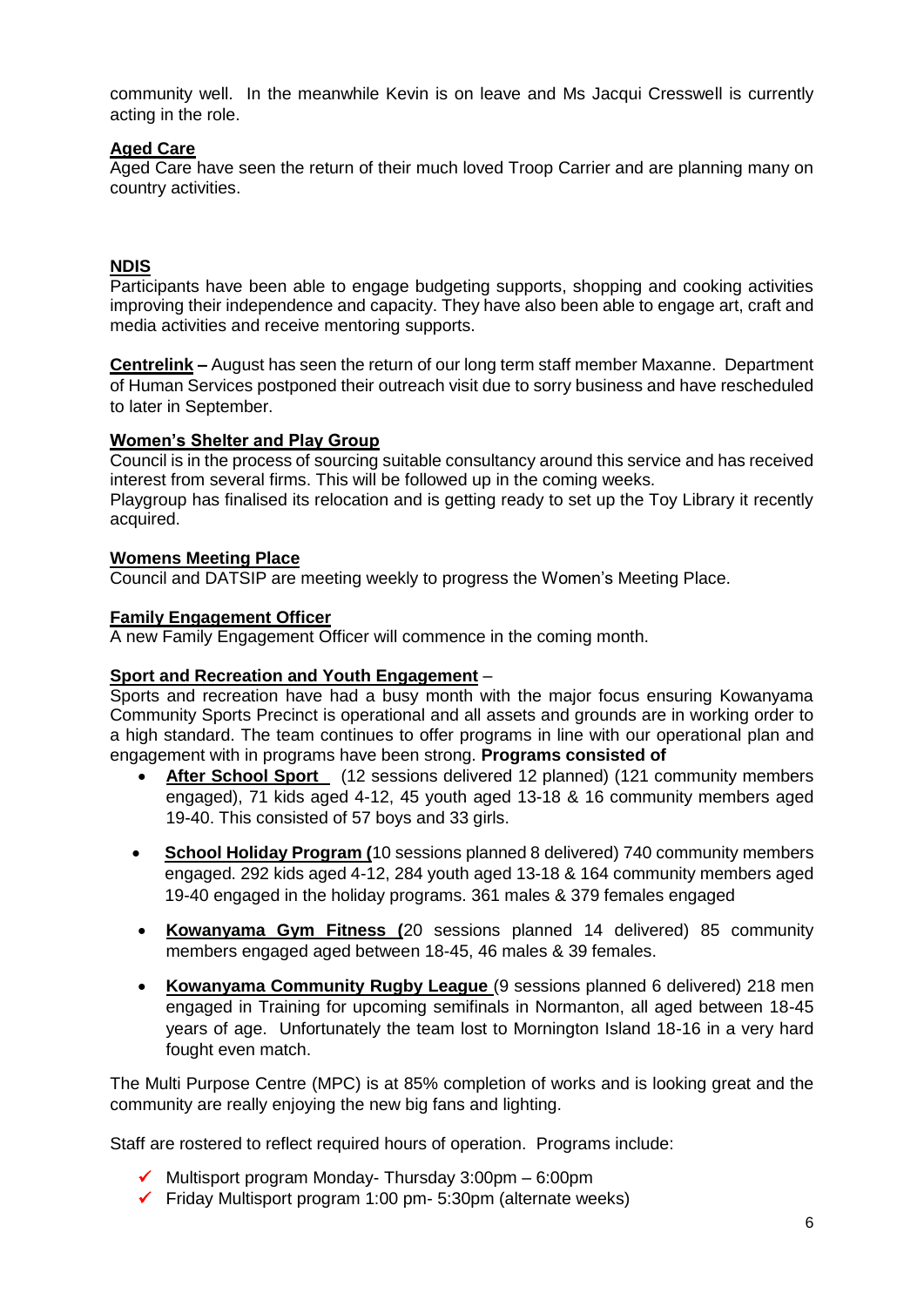- ✓ Friday Disco 6:00pm-10:00pm (alternate weeks)
- $\checkmark$  Kowanyama Rugby League Monday/Tuesdays 5:00pm 7:00pm
- $\checkmark$  Men's Group Tuesday fortnightly 5:30pm 7:00pm
- ✓ Community Gym Open Monday Thursday 4:00pm 6:00pm

The pool remains closed until further notice.

## **f) Human Resources (EMHR)**

Ms Delaney provided a monthly update for Human Resources.

Staff numbers: 127 Current advertised Vacancies: 3 Current Workers Compensation Claims: nil

## **Key Details**

- Current vacancies:
	- o Executive Manager Infrastructure Works and Projects
	- o Executive Manager Community Services advertised
	- o Records Officer advertised (currently shortlisting)
	- o Project Officer conducted
	- o Parks and Gardens Coordinator (currently shortlisting)
	- o Administration Officer Cairns interviews scheduled
	- o Workshop Manager Temporary manager engaged
	- o Project Manager currently on hold
	- o Groundsperson Swimming Pool and Recreation Precinct appointment on hold until Pool is operational
- New Appointments:
	- $\circ$  Family Engagement Officer Interviews conducted, applicant to commence 30/09/2019
	- o NDIS Connectors Craig Goggleye and Evelyn Birchley
	- o Infrastructure Administration Officer Interviews conducted, applicant to commence 21/10/2019
- Staffing:
	- o Current staffing numbers by Department (*vacant positions in brackets)*

| <b>Executive</b>               | 5(2) | <b>Airport</b>                             | 3                 |
|--------------------------------|------|--------------------------------------------|-------------------|
| Kowanyama Admin                | 3    | <b>Bakery</b>                              | 3                 |
| <b>Cairns Admin</b>            | 6(1) | <b>Post Office</b>                         | 2                 |
| <b>Building Services</b>       | 10   | <b>Accommodation</b>                       | 6                 |
| <b>Roads</b>                   | 7    | <b>Radio Station</b>                       | $\mathfrak{p}$    |
| <b>Centrelink</b>              | 1    | <b>Women's Shelter</b>                     | 4.5               |
| <b>Community Police</b>        | 1(1) | <b>Child Care</b>                          | 4.5               |
| <b>Electrical</b>              | 1    | <b>Multipurpose Centre</b>                 | 14                |
| <b>Essential Services</b>      | 6    | <b>Aged Care Facility</b>                  | 16                |
| <b>Purchase Store</b>          | 4    | <b>Environmental Health/Animal Control</b> | 2                 |
| Workshop                       | 5    | <b>Land And Sea Office</b>                 | 9                 |
| <b>Parks and Gardens</b>       |      |                                            |                   |
| <b>Including Market Garden</b> | 9(1) | <b>Family Engagement Officer</b>           | $\left( 1\right)$ |
| <b>NDIS</b>                    | 3    |                                            |                   |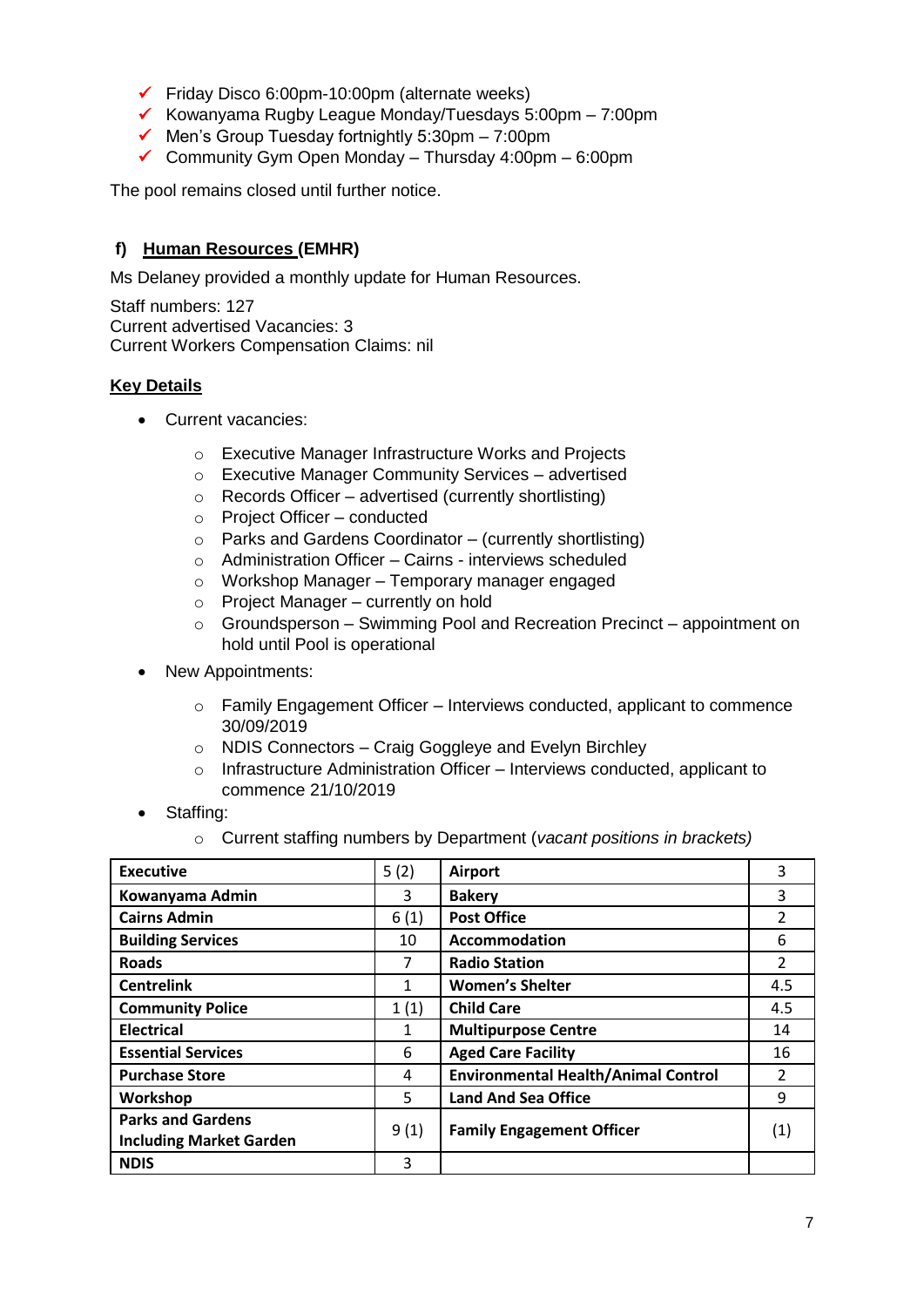- Training:
	- o Council currently has 4 Apprentices/ Trainees
		- o Raymond Googleye Cert III Water Operations
		- o Teddy Bernard Cert III Business
		- o Liam Tommy Cert III Carpentry
		- o Julius Bernard Cert III Carpentry
- A request has been placed for 6 Apprenticeships/Traineeships under the 2019/2020 First Start Program. Advice on the outcome will be provided in the next few weeks.

There have been nil incident's reported for the past 4 months.

Council broke for morning tea at 11.10am resumed at 11.36am

## **6) Agenda Reports**

## **a) Vehicle Hire Policy (EMGO)**

Ms Wiggins presented the report.

The fees and vehicle list within the current Vehicle Hire Policy, dated February 2018, does not reflect the vehicles we have available, or their rates.

## Vehicle Hire Policy

| Toyota Trayback - per hour          | \$65  |
|-------------------------------------|-------|
| Toyota Dual Cab - per hour          | \$65  |
| Toyota Landcruiser Wagon - per hour | \$75  |
| Toyota Trayback - per day           | \$195 |
| Toyota Dual Cab - per day           | \$195 |
| Toyota Landcruiser Wagon - per day  | \$195 |

#### Actual

Toyota Dual Cab 2 wheel drive - per day Incl GST \$218.59 (two vehicles available)

Rather than having two documents referring to fees, it is recommended that the policy is amended to reference the current Fees and Charges schedule.

In addition the current policy notes Executive Manager Infrastructure, Works and projects as the responsible officer. As Vehicle Hire in fact reports to the Office of the CEO the policy is also being amended to reflect that.

|                                                      | <b>Moved Cr Fry</b>      |
|------------------------------------------------------|--------------------------|
| <b>RESOLUTION - That Council endorse the Vehicle</b> | <b>Seconded Cr Teddy</b> |
| <b>Hire Policy</b>                                   | <b>MOTION CARRIED:</b>   |
|                                                      | All in favour            |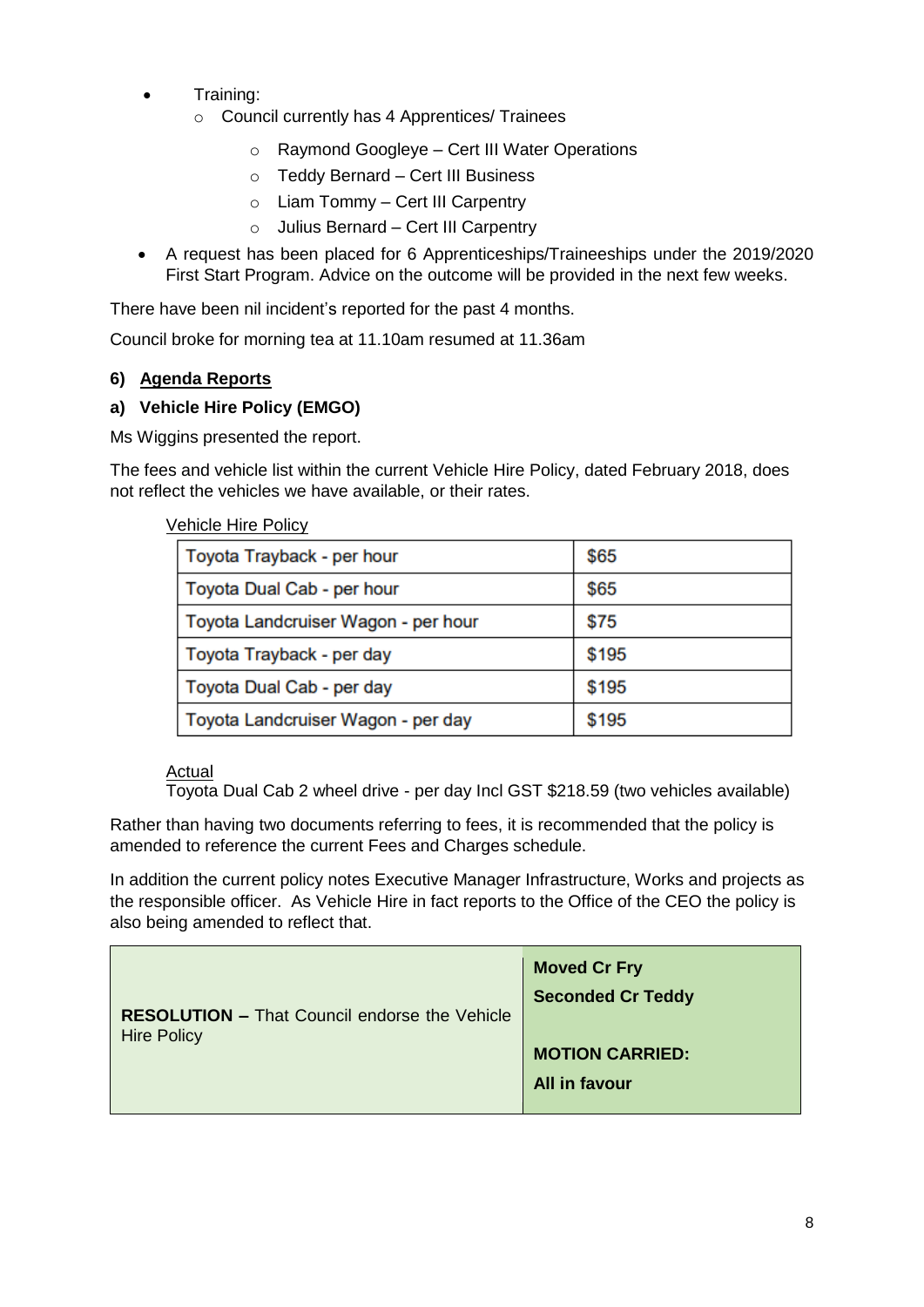#### **Action Item**

EMGO to update the CEO's name on Vehicle Hire Policy, and re-table policy for additional review in 2020.

#### **b) Information Report Alcohol Management Plans (EMGO)**

Ms Wiggins advised that one of council's operational plan goals is for the Alcohol Management Plan to be reviewed:

#### *Review of Alcohol Management Plan (AMP)*

- o *Advocate for a review of the AMP, including research into the short and longterm social, health and economic impacts of fining and charging community members*
- o *Collaborate with community groups, and Local, State and Federal government departments to ensure the AMP meets the needs of community*

Over the past two years council has been calling for the AMP to be reviewed and has discussed this at various meetings with State and Federal Ministers, MPs and public servants.

On the 3 September, DATSIP provided details of an "AMP review" to council, and stated that the AMPs were being "refreshed", but that they were broadly working and only "minor" amendments would be considered.

The details provided by DATSIP have been reviewed by the Executive and the following concerns have been highlighted:

- The potential detrimental impact to the economy does not appear to have been included in the review.
- That council was not involved in information gathering for the review

|                                                                                                                                                                 | <b>Moved Cr</b>    |
|-----------------------------------------------------------------------------------------------------------------------------------------------------------------|--------------------|
| <b>RESOLUTION - That Council consider the review,</b><br>and consider whether it would be appropriate to<br>write to DATSIP noting our objections to the review | <b>Seconded Cr</b> |

#### **b) Information Report Thriving Communities (EMGO)**

| <b>RESOLUTION - That Council consider whether they have</b><br>any objections to the Thriving Communities strategy and<br>respond to DATSIP accordingly. | <b>Moved Cr.</b><br>Seconded Cr |
|----------------------------------------------------------------------------------------------------------------------------------------------------------|---------------------------------|
|----------------------------------------------------------------------------------------------------------------------------------------------------------|---------------------------------|

#### **d) Agenda Report Fee Waiver**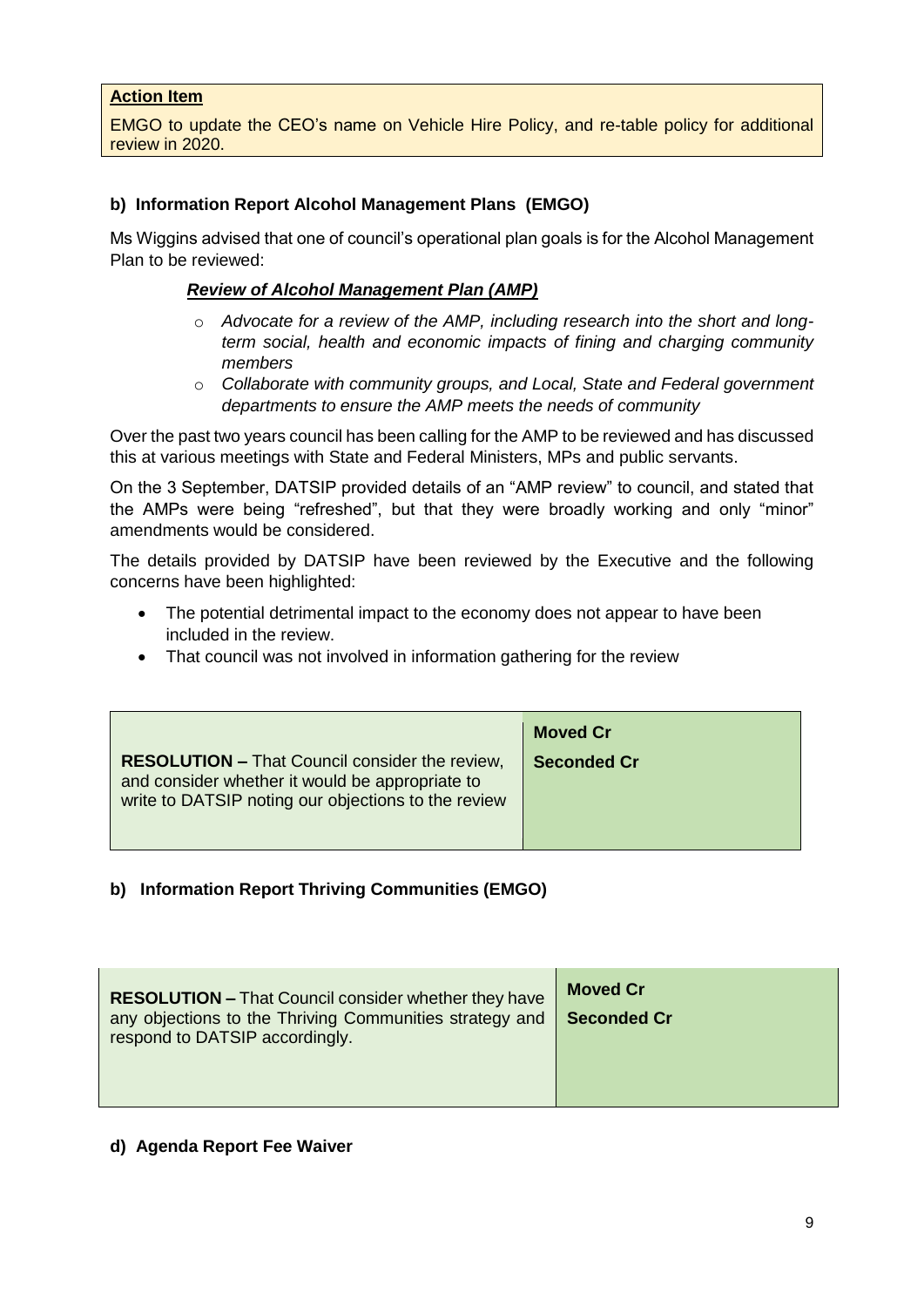Ms Cresswell provided information regarding the Heli Safaris annual fundraiser. Which this year departed from Airlie Beach travelling clockwise around the Cape, returning to Airlie Beach. The trip will last nine days and transport 35 people on 15 helicopters.

HELI Safaris have requested Council waive their landing fees to allow more of the monies raised to be provided to the charity. HELI Safaris have stated that that will be purchasing fuel from Kowanyama airport when they land.

This initiative supports our Corporate Plan (as below),

| 44 Advocacy | Advocating Council's strategy objectives to Local, State and Federal government<br>departments and relevant bodies (2) |
|-------------|------------------------------------------------------------------------------------------------------------------------|
|             |                                                                                                                        |

In addition, the initiative also appears to support our core value "Partnership" (as below), as noted in our Corporate Plan.

#### Financial Costs

It is estimated that the waiver of the fees will have the following financial costs to council: Landing Fees:  $$117.19$  (as per our fees and charges) x 15 helicopters =  $$1,757.85$ 

#### **Benefits**

Support of Council's Corporate Plan goals and values. Will generate extra revenue for fuel sales.

| <b>RESOLUTION - That council waive fees and charges for</b><br>landing fees at Kowanyama airport for 15 helicopters on<br>Wednesday 11 September 2019 for Heli Safaris. | <b>Moved Cr Teddy</b><br><b>Seconded Cr Fry</b> |
|-------------------------------------------------------------------------------------------------------------------------------------------------------------------------|-------------------------------------------------|
|                                                                                                                                                                         | <b>MOTION CARRIED:</b><br><b>All in Favour</b>  |

#### **e) Agenda Report Drinking Water Quality Management Plan 2018/19**

Ms Cresswell presented the report.

Ms Cresswell stated that the Report Drinking Water Quality Management Plan (DWQMP) has been established and is being adhered to in order to protect public health through the identification and minimisation of public health related risks associated with drinking water. Council is operating under an approved DWQMP, with the approval granted by the Water Supply Regulation unit, Department of Natural Resources, Mining and Energy (WSR, DNRME).

This annual report summarises Council's drinking water quality performance for the reporting period, including progress on the implementation of the improvement plan. Been prepared to fulfil the legislative DWQMP reporting requirements set out in the Water Supply (Safety & Reliability) Act 2008.

This annual report aims to:

- be a reference document for the Regulator, as well as customers, on Council's performance in relation to the DWQMP reporting obligations under the Act, for the reporting period
- provide a summary of Council's performance in implementing the DWQMP.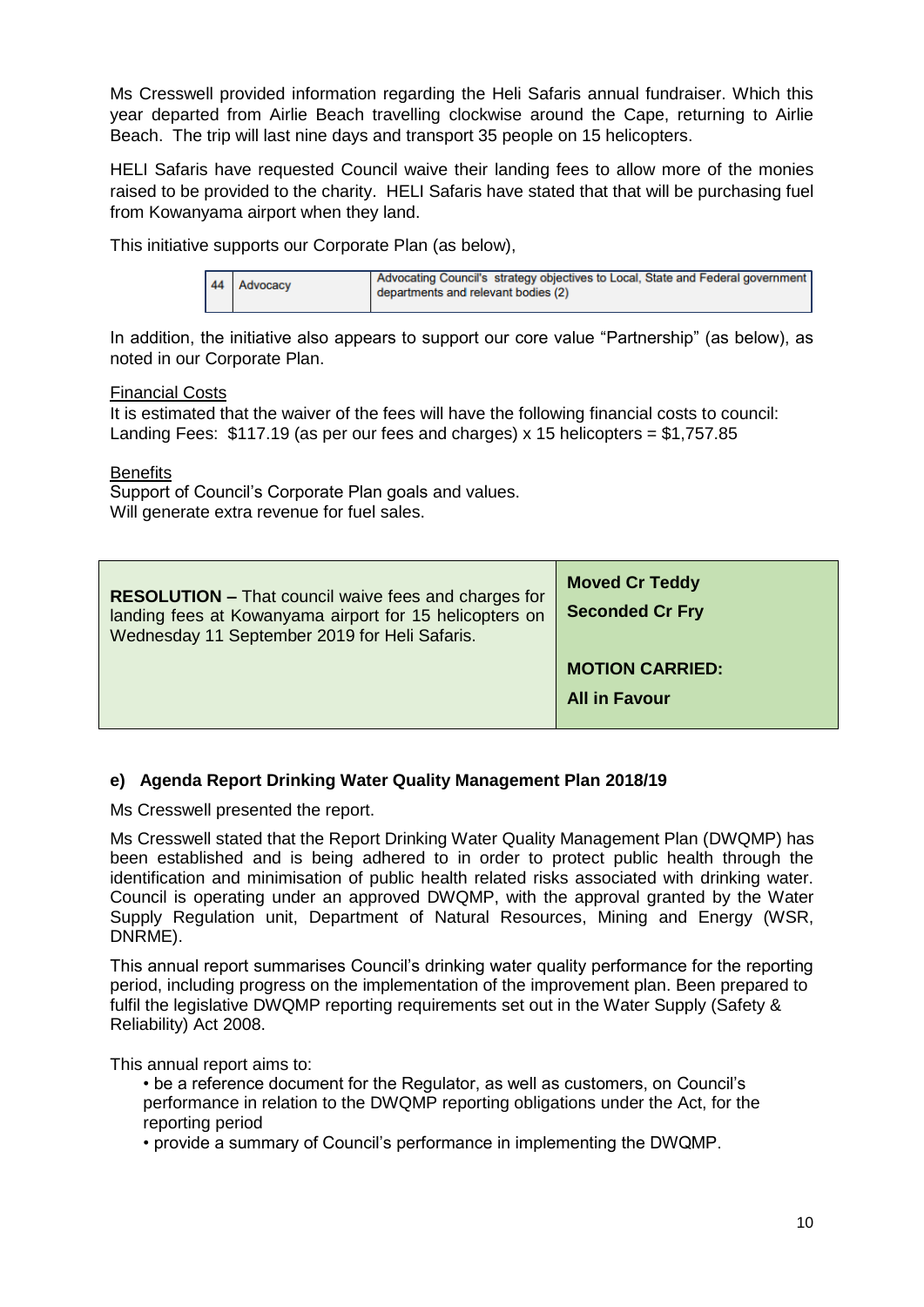| <b>RESOLUTION - That Council approve the DWQMP</b><br>2018/19 and the document be uploaded to Council's<br>website as per regulations. | <b>Moved Cr Yam</b><br><b>Seconded Cr Teddy</b> |
|----------------------------------------------------------------------------------------------------------------------------------------|-------------------------------------------------|
|                                                                                                                                        | <b>MOTION CARRIED:</b><br><b>All in Favour</b>  |

# **7) Closed Business**

| <b>RESOLUTION - The Council moves into Closed</b><br>Business. |  |  |  | <b>Moved Cr Teddy</b><br><b>Seconded Cr Yam</b> |
|----------------------------------------------------------------|--|--|--|-------------------------------------------------|
|                                                                |  |  |  | <b>MOTION CARRIED:</b><br><b>All in Favour</b>  |

| <b>RESOLUTION - The Council moves out of Closed</b> | <b>Moved Cr Teddy</b>                          |
|-----------------------------------------------------|------------------------------------------------|
| Business.                                           | <b>Seconded Cr Fry</b>                         |
|                                                     | <b>MOTION CARRIED:</b><br><b>All in Favour</b> |

# **7a) Information Report 410 Armin Away Street**

Left matter on table

# **8a) Housing Allocation (EMGO)**

| <b>RESOLUTION - That Council endorse the New Housing</b><br><b>Build Allocation</b> | <b>Moved Cr</b><br><b>Seconded Cr</b> |
|-------------------------------------------------------------------------------------|---------------------------------------|
|                                                                                     | Left matter on the table              |
| 8b) Sale Price of Social Housing (EMGO)                                             |                                       |

| <b>RESOLUTION - That Council endorse the Sale Price of</b> | <b>Moved Cr</b>          |
|------------------------------------------------------------|--------------------------|
| Social Housing Methodology for a 1 year trial period.      | <b>Seconded Cr</b>       |
|                                                            | Left matter on the table |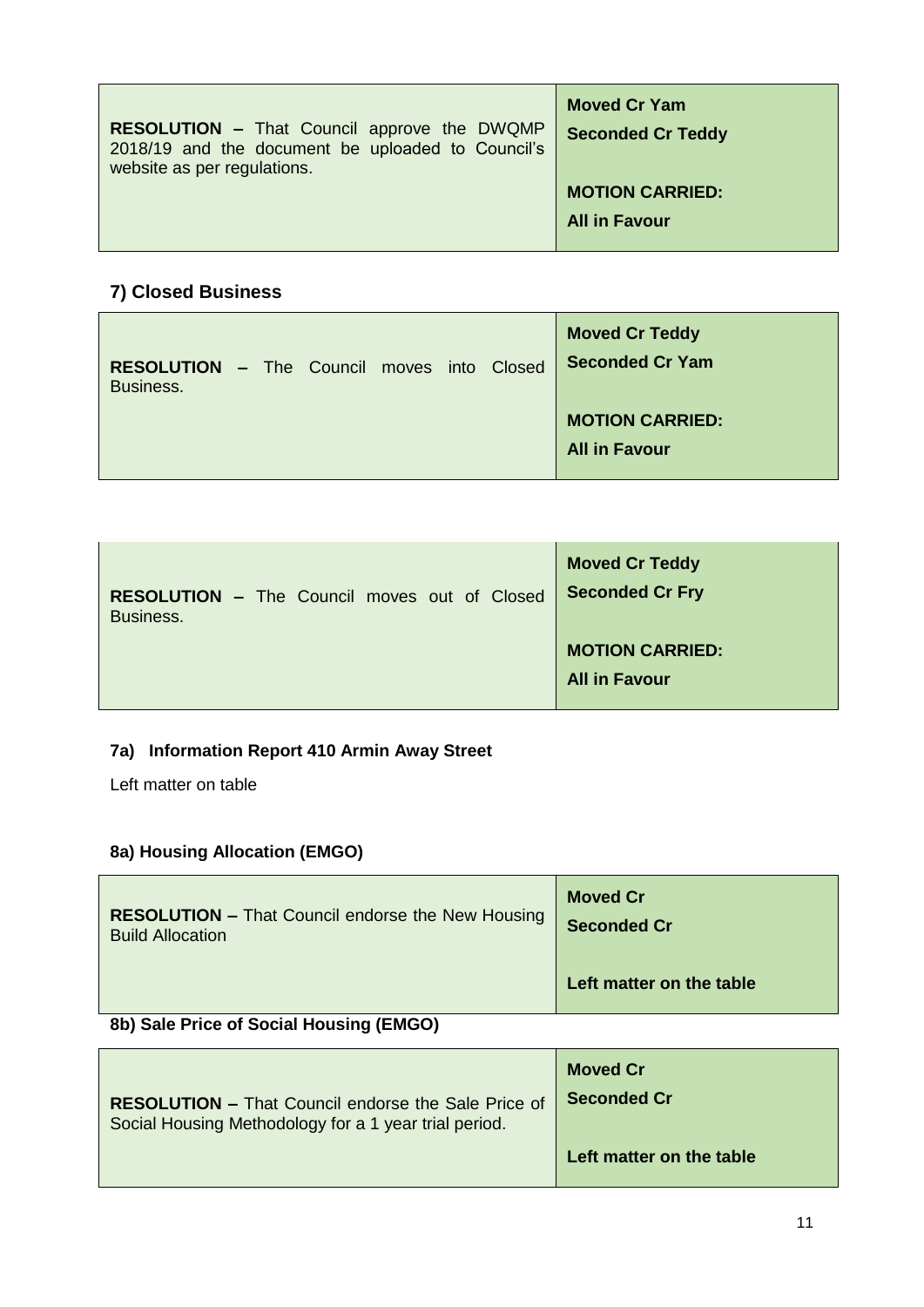| <b>RESOLUTION – That Council note and endorse the</b><br>September 2019 Audit and Risk Committee minutes | <b>Moved Cr Yam</b><br><b>Seconded Cr Fry</b> |
|----------------------------------------------------------------------------------------------------------|-----------------------------------------------|
|                                                                                                          | <b>MOTION CARRIED:</b>                        |
|                                                                                                          | <b>All in Favour</b>                          |

## **8d) Development Application Airport**

| <b>RESOLUTION - That Council approve the Development</b><br>Application for Kowanyama Airport as recommended by<br>the assessment report. | <b>Moved Cr Wust</b><br><b>Seconded Cr Teddy</b><br><b>MOTION CARRIED:</b><br>All in favour |
|-------------------------------------------------------------------------------------------------------------------------------------------|---------------------------------------------------------------------------------------------|
|                                                                                                                                           |                                                                                             |

# **8e) Tenancy Management Cultural Approval (EMGO)**

| <b>RESOLUTION - That Council endorse the</b><br>suggested change to social housing allocation as<br>requested by the Aboriginal and Torres Strait | <b>Moved Cr Yam</b><br><b>Seconded Cr Teddy</b> |
|---------------------------------------------------------------------------------------------------------------------------------------------------|-------------------------------------------------|
| <b>Islander Housing Unit.</b>                                                                                                                     | <b>MOTION CARRIED:</b>                          |
|                                                                                                                                                   | All in favour                                   |

## *Council meeting closed at 1.30pm*

 $\overline{a}$ 

## **Trustee Meeting**

| <b>RESOLUTION - That in accordance with Section 83 of</b><br>Local Government Act 2009 (Qld), the meeting of the<br>Trustee of Community DOGIT be convened and | <b>Moved Cr Teddy</b><br><b>Seconded Cr Fry</b> |
|----------------------------------------------------------------------------------------------------------------------------------------------------------------|-------------------------------------------------|
| conducted as separate meetings from the Indigenous                                                                                                             | <b>MOTION CARRIED:</b>                          |
| <b>Regional Council</b>                                                                                                                                        | All in favour                                   |